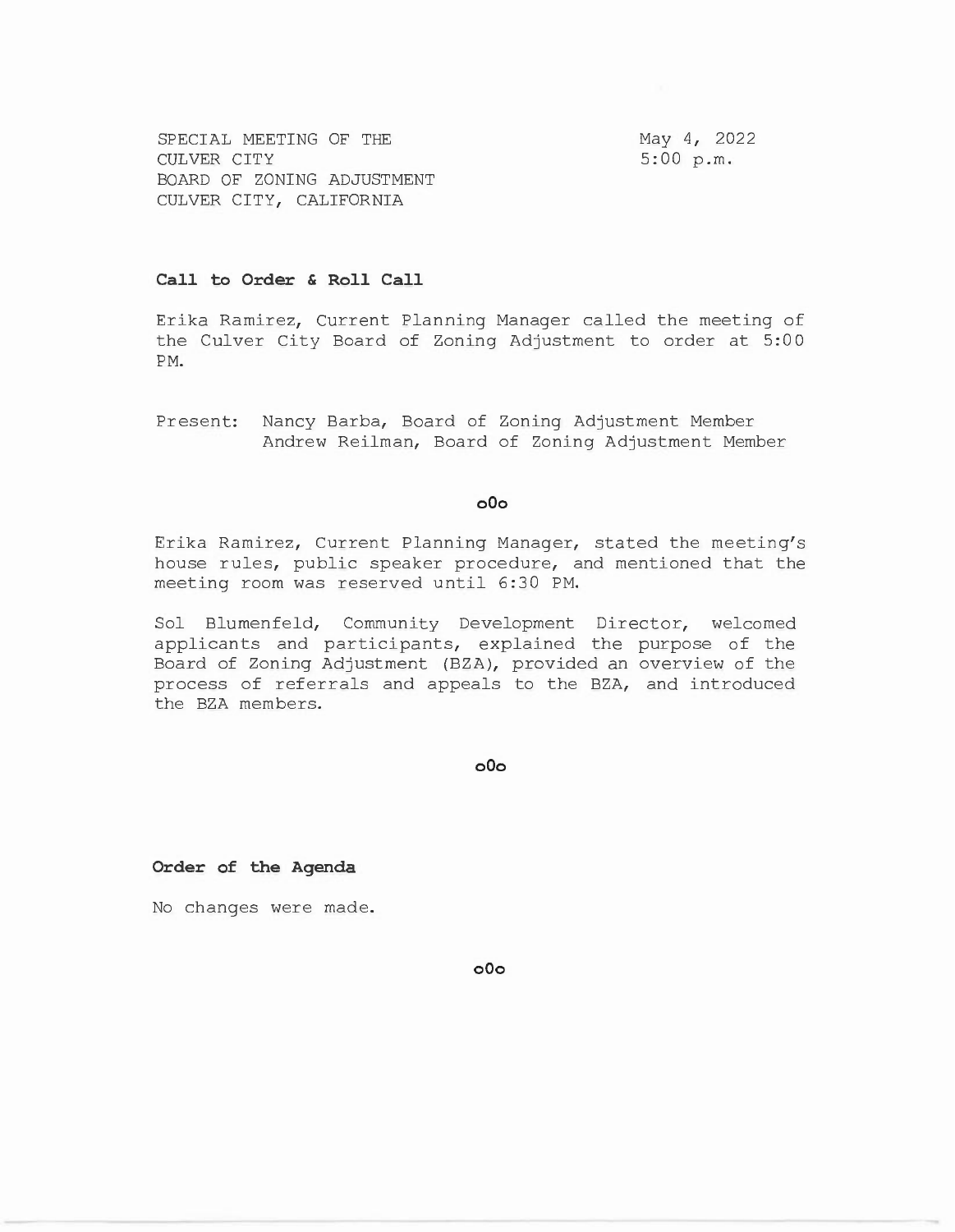**Action Item** 

Item A-1

**BZA - Review and discuss appeal of director's zoning code interpretation regarding classification of proposed land use, zoning code interpretation No. 22-01 at 5659 Selmaraine Drive.** 

Andrea Fleck, Planning Technician, provided a summary of the material of record. She presented 3 different options for the BZA to consider . 1) to uphold the Director's determination of the classification of the use as Outdoor Commercial recreation, 2) to provide alternate direction to the Director as to a land use classification, or 3) refer the matter to the Planning Commission; and reported that 17 email comments were received from members of the public prior to the meeting.

Andrew Reilman, BZA Member, requested further information on potential outcomes of the meeting, including referring the item to the Planning Commission, determining that the use fits into a different land use category.

Discussion ensued between staff and Members regarding potential code amendments, applicable processes, and that the land use and parking were open to interpretation.

Rafael Alvarez, CFO of The Culver City Football Club, thanked the BZA members and staff for agreeing to review the item and provided background on Futsal (Futbol de Salon) and on the Club; discussed the need to use Culver City Unified School District (CCUSD) facilities and Culver City Parks Recreation and Community Services (PRCS) fields; the need for extra space to provide services; finding the perfect location for the court; training would start after 5 PM; parking needs would be during off-peak; a training schedule will be used so only a certain amount of children are present at a given time; the Club's non-profit status; mission to eliminate pay to play; all-inclusive; and creating extra revenue for the Club.

Sara Houghton, Land Use Consultant for three6ixty, presented where the site is on the Zoning Map and identified the site as being in the IG Zone; the site's proximity to Commercial General zoning districts; that the use is a Health and Fitness use; Club membership structure and operations; similarities with sports that require a court; the project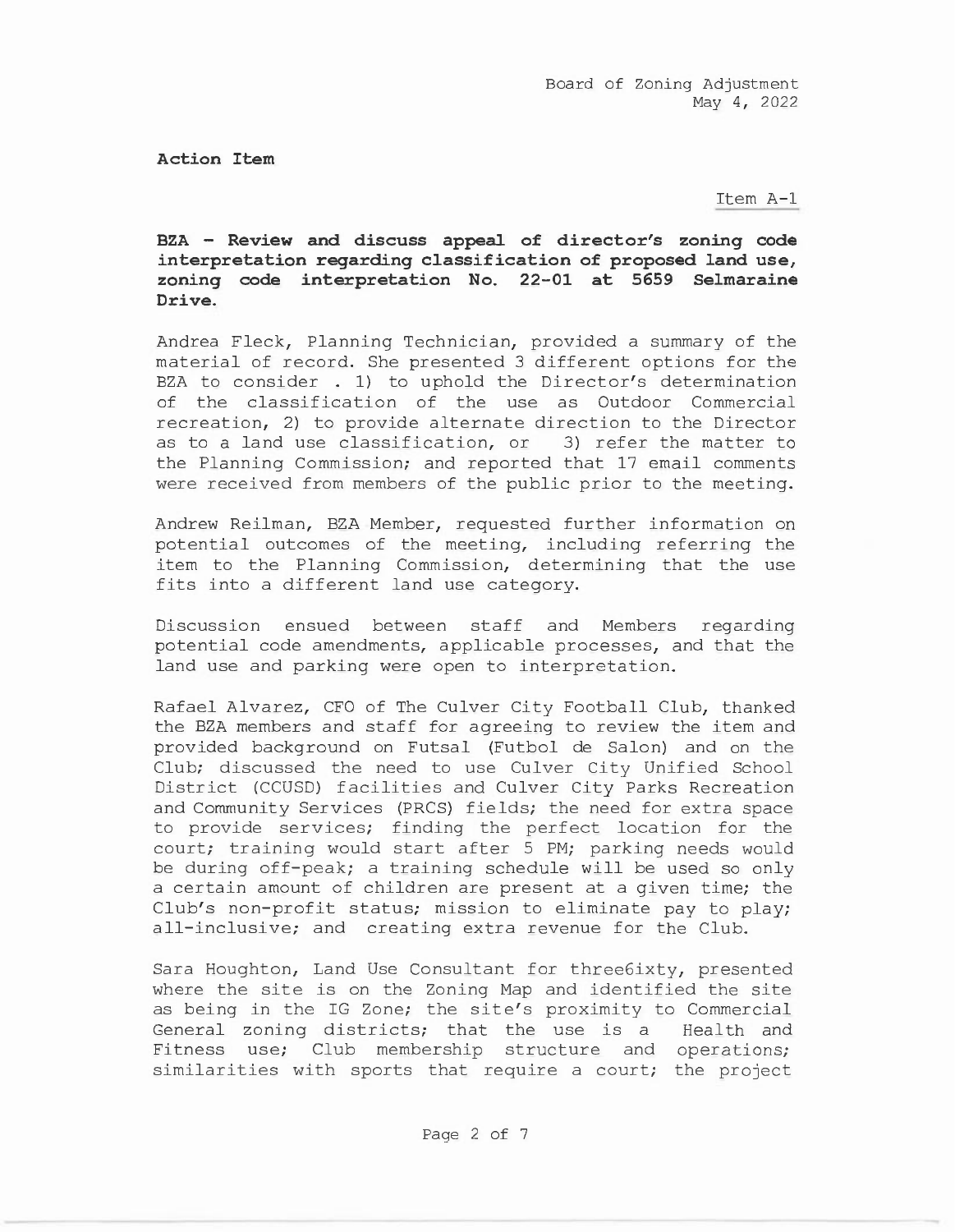Board of Zoning Adjustment May 4, 2022

site; intimate training; nuances of the code; the land use type of Recreation, Education, and Public Assembly; applying the parking requirement for tennis, handball, and racquetball courts; and existing site conditions and potential improvements.

Rafael Alvarez described the tenant improvements including activity, security, and lighting; revitalizing the area; warehouse is abandoned, with several break-ins in the past; and club members having to travel up to 20 miles to find a training facility.

Sara Houghton stated that they think that a similarity interpretation can be made for this use.

Andrew Reilman, BZA Member, stated that he understood the need for this use; appreciated the interest in providing new areas to train in; and inquired about the process to allow speakers.

Rafael Alvarez stated that the use is similar to handball with 7 to 7 players on each side; handball court and futsal courts are the same size; parking should be similar for Futsal courts; the Director's interpretation required a Conditional Use Permit (CUP) requirement for the indoor and outdoor facility; the option for phasing the project; and asked why phasing was not an option during previous discussions.

Sol Blumenfeld, Community Development Director, explained that the initial proposal was to operate indoors and outdoors; that consideration of phasing the project came from the applicant and provided a new avenue to analyze the use; recommended focusing on the present considerations.

Rafael Alvarez stated that his request is for an interpretation that would allow the Culver City Football Club to start operating in full, or in phases if necessary; uncertainty and timing of beginning operations.

Sol Blumenfeld explained that the issue is categorizing the land use to determine how it will be permitted in the City and how it should be parked; how land use laws are organized; and asked the board to consider the applicant's request on the PowerPoint slides.

JM Herman, Parent of a Culver City Football Club Member, was called to speak and noted the value of Futsal; the club's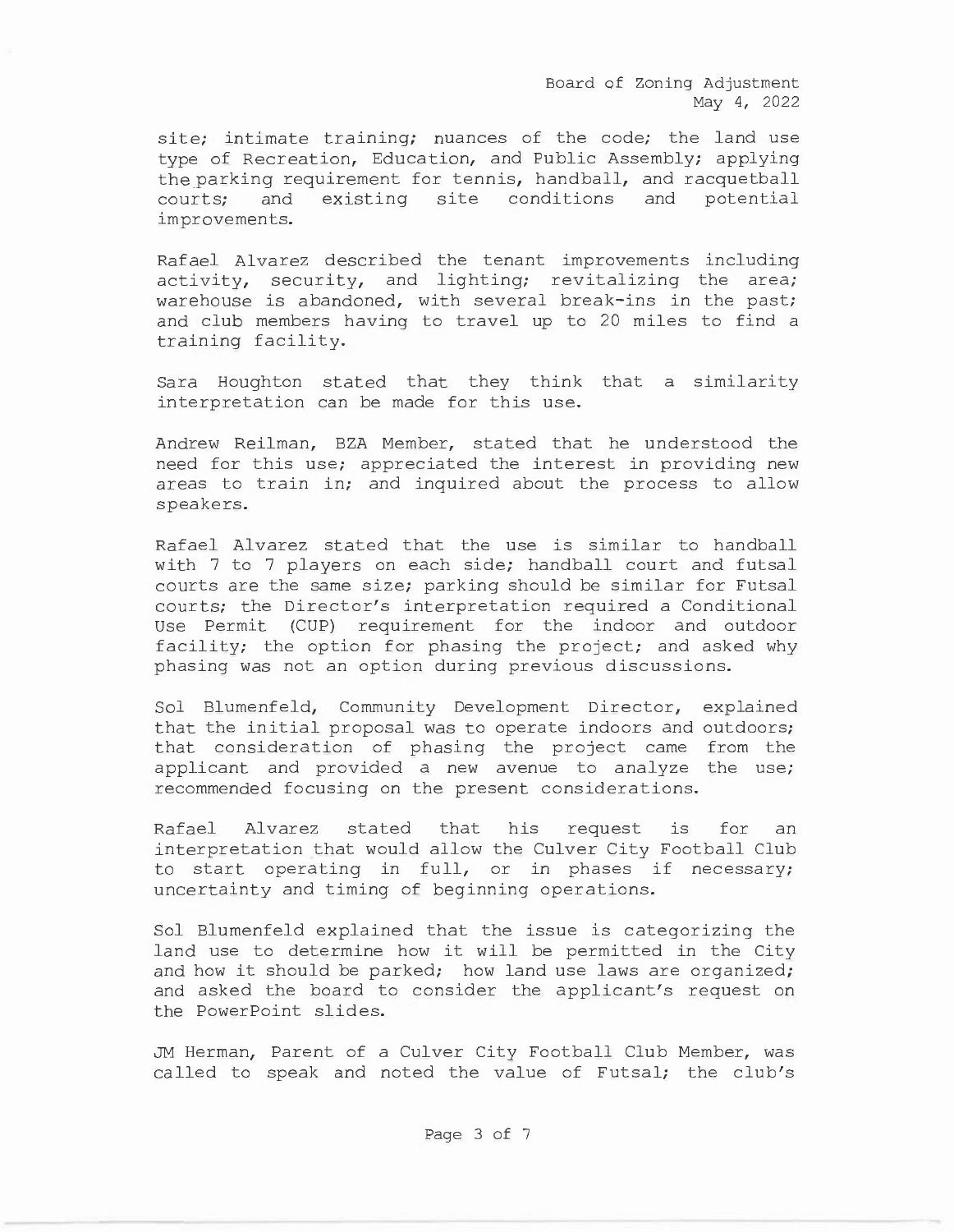Board of Zoning Adjustment May 4, 2022

non-profit status; scholarships the club offers; and the similarity with other indoor court sports.

Nancy Barba, BZA Member asked to proceed with the discussion, and noted that there was an understanding that all other meeting attendees were in agreement with the comment made by JM Herman and discussed the request to classify the indoor futsal court as a Health and Fitness Facility; that the indoor use aligns with the definition of a Health and Fitness Facility more than Outdoor Commercial Recreation; the applicant's comparison between futsal and handball courts.

Andrew Reilman, BZA Member discussed CrossFit gyms that have outdoor spaces, and similarities with Futsal; that both the indoor and outdoor futsal courts are a Health and Fitness use; challenge of parking.

Discussion ensued between BZA Members and staff on whether the Health and Fitness Facility definition includes outdoor facilities; the parking provisions in the parking ordinance in the Zoning Code; land use informs the required number of parking spaces which need to be provided for the use; alternative parking provisions; and provisions in zoning code requiring uses to be conducted indoors only unless otherwise specified.

Susan Herbertson, Senior Planner, added that the intent of the language in the Health and Fitness Facilities Zoning Code definition is to allow indoor facilities only.

Discussion ensued between BZA member and staff on the frequency of code amendments; the possible need to amend the code definition to allow the outdoor Health/Fitness Facility; parking demand being off-peak is not mentioned in the code; assumption of reduced parking demand due to drop-offs and pick-ups; parking requirements being declarative rather than optional; potential for the applicant to prove that the use requires less parking than the code requires through a parking study; that the Zoning Code Interpretation section of the code requires that an interpretation be prepared in writing and distributed to City Council, Planning Commission, City Attorney and pertinent staff; that if an interpretation warrants a code revisions, then a Zoning Code amendment is required; parking requirements for Tennis, Racquetball, and other courts; ; reference to Table 3-3 in the Zoning Code; required number of parking spaces for each use; how the parking table relates to the land use table; whether a code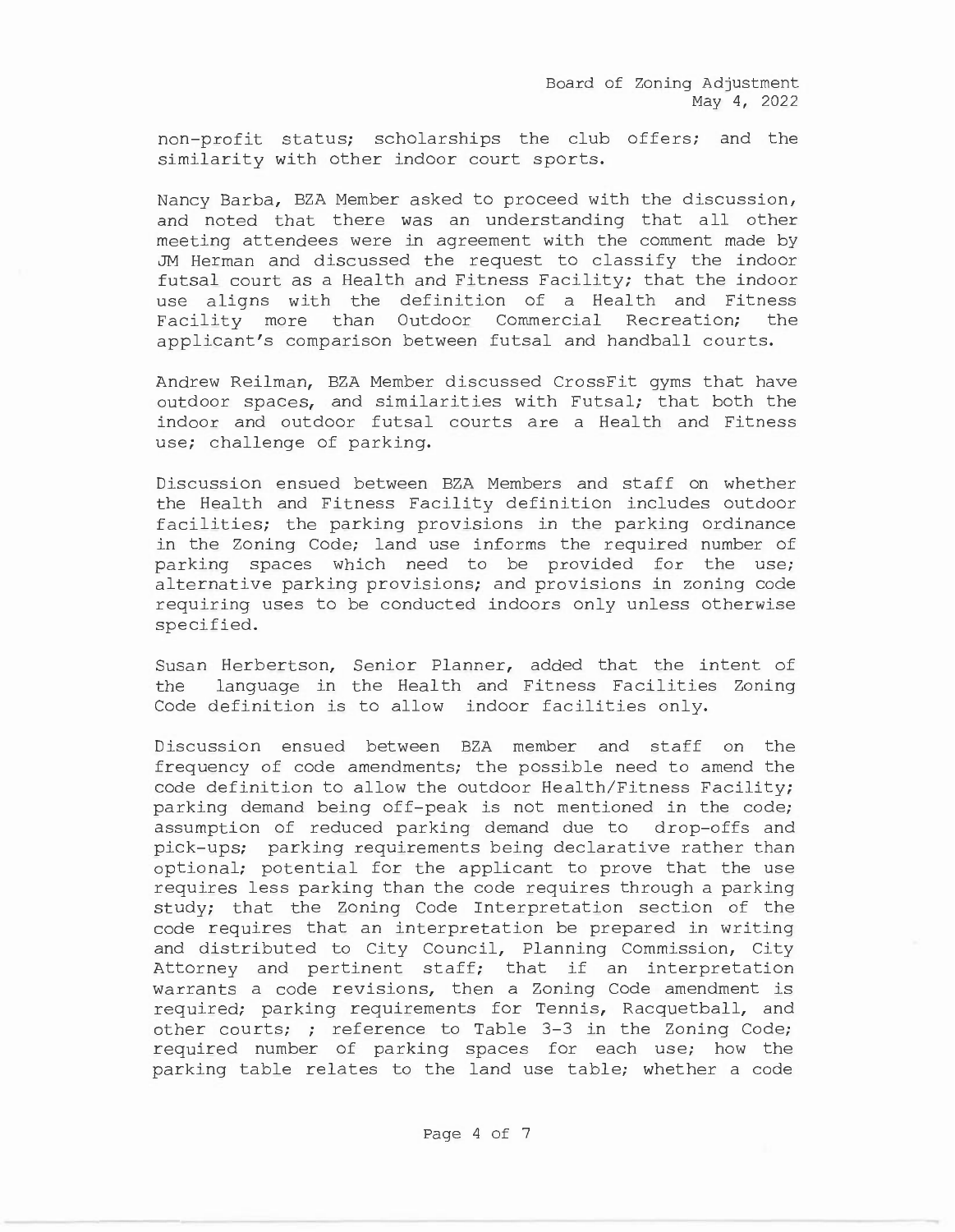amendment is necessary as part of the interpretation that futsal courts should be parked as tennis, handball, racquetball, or other courts.

Discussion ensued between members and staff on the number of players in American and International handball; lack of definitions in the Zoning Code for handball or futsal; adding Futsal to the Code under "Other Courts"; amending the Code based on the BZA's determination; possibility for the applicant to proceed on a temporary basis before the Code is amended; if the final outcome was not to amend the Zoning Code, the use could not continue; and the process to initiate the Zoning Code Amendment; whether it is necessary to amend the code section related to parking for tennis, handball, and racquetball courts; the intention of the parking requirement for tennis, racquetball, handball and other courts; that the term "court" is unclear; evolution of the code; process for allowing the project to move forward on a temporary basis while the code amendment is in progress; the agreement that the applicant would need to sign to move forward with tenant improvement plans; uncertainty related to a code amendment; timeline for a code amendment; potential code sections that would need to be amended; ensuring that the Zoning Code is internally consistent; quantifying the number of parking spaces that will be required for the project; how the General Plan Update (GPU) might impact the resulting code amendment and parking requirements.

Andrew Reilman, BZA Member, explained that the interpretation by the BZA was that the use (both indoor and outdoor) is classified as a Health/Fitness Facility, and that the use would be parked at the rate for tennis, handball, racquetball, and other courts.

Sol Blumenfeld, Community Development Director, added that the code would need to be amended accordingly, and asked if the applicant had any questions.

Rafael Alvarez asked what the next steps would be.

Sol Blumenfeld, Community Development Director explained that if the applicant would like to proceed before there is a code change, the applicant would need to sign an agreement assuming the risk associated with the Zoning Code Amendment not being adopted, and this would allow the applicant to move forward; that staff will take the amendment to Planning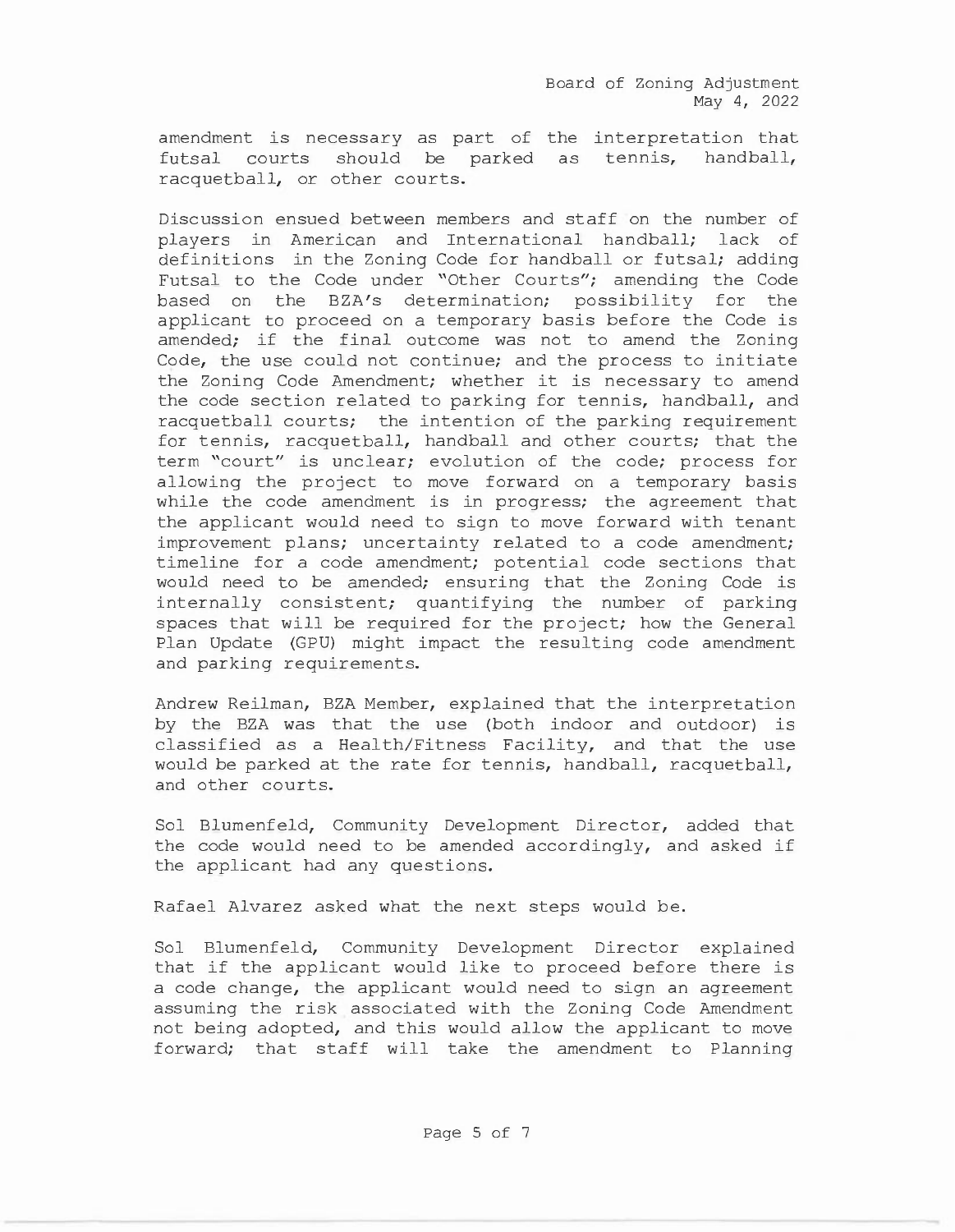Commission first and to the City Council for final consideration.

Sara Houghton asked for clarification on why a code amendment was needed if the BZA determined that the use meets the definition for Health/Fitness Facilities.

Erika Ramirez, Current Planning Manager explained that there are sections of the code that may need to be amended, such as the section that requires that all commercial activities be conducted indoors unless the code specifies otherwise.

Discussion ensued between the applicant team and staff on whether the applicant will be able to review the draft code language; that there will be a public hearing; and reflecting the outcome of the BZA meeting in the staff report that goes before the Planning Commission; that the point of the amendment would be to accommodate the use, but that there are no guarantees.